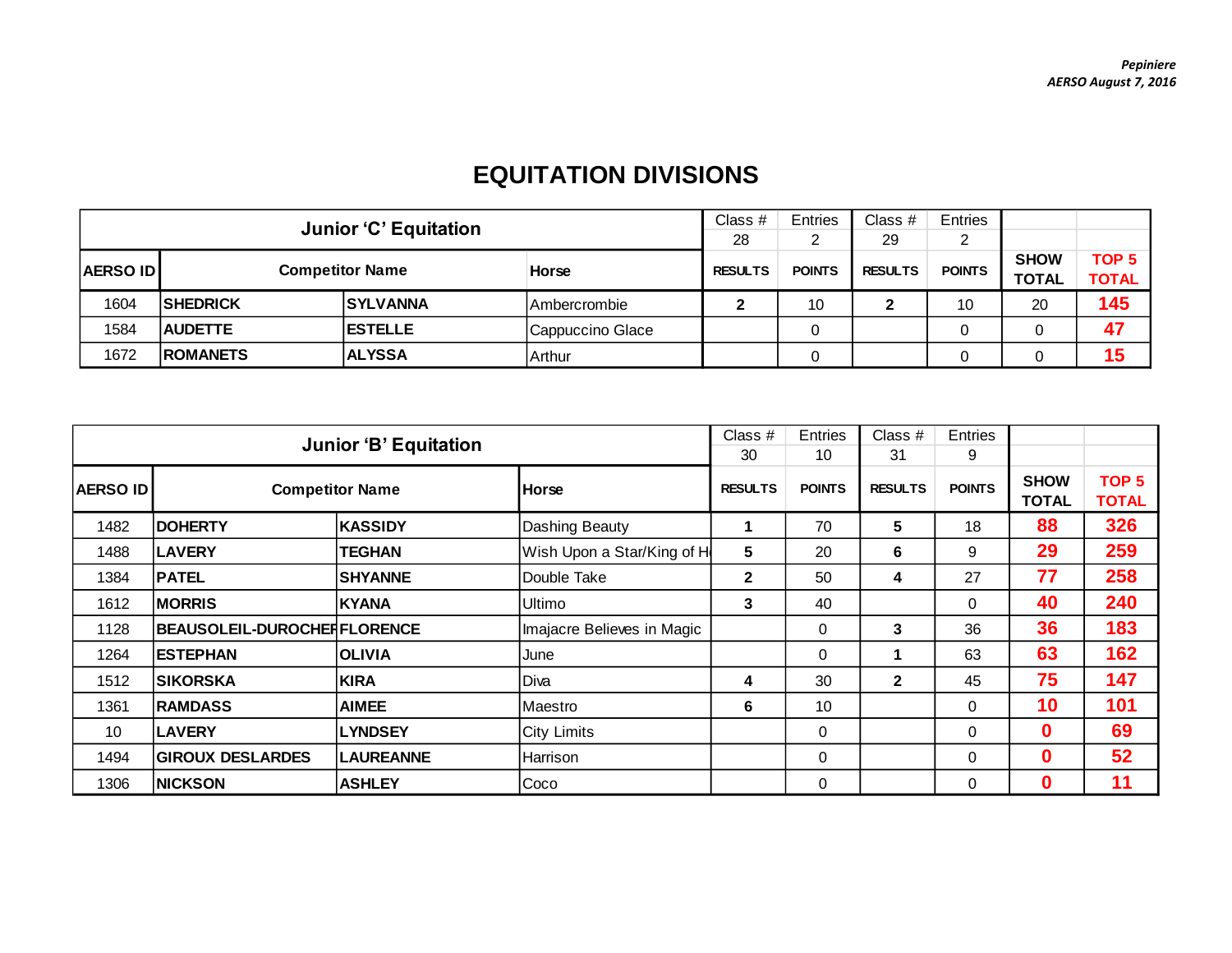|                 | <b>Junior 'A' Equitation</b> |                        |                      |                | Entries       | Class #        | Entries       |                             |                                  |
|-----------------|------------------------------|------------------------|----------------------|----------------|---------------|----------------|---------------|-----------------------------|----------------------------------|
|                 |                              |                        |                      |                | 8             | 2              | 9             |                             |                                  |
| <b>AERSO ID</b> |                              | <b>Competitor Name</b> | <b>Horse</b>         | <b>RESULTS</b> | <b>POINTS</b> | <b>RESULTS</b> | <b>POINTS</b> | <b>SHOW</b><br><b>TOTAL</b> | TOP <sub>5</sub><br><b>TOTAL</b> |
| 1273            | <b>GAUL</b>                  | <b>JULIA</b>           | l Escamilio          |                | $\Omega$      | $\mathbf{2}$   | 45            | 45                          | 289                              |
| 1527            | <b>LAPOINTE</b>              | <b>TEHA</b>            | Webster              | 3              | 32            | 3              | 36            | 68                          | 281                              |
| 943             | <b>DAOUST CREVIER</b>        | <b>EMILIE</b>          | French Riviera       |                | $\mathbf 0$   |                | 0             | $\Omega$                    | 228                              |
| 1141            | <b>PARENT</b>                | <b>LAURIE-JADE</b>     | Farrel               | 4              | 24            |                | 63            | 87                          | 222                              |
| 1066            | <b>GRUENWALD</b>             | <b>ELIZABETH</b>       | Valentino            | $\mathbf{2}$   | 40            | 4              | 27            | 67                          | 139                              |
| 1345            | <b>URQUHART</b>              | <b>SAVANNAH</b>        | Mischief Managed     |                | 0             | 5              | 18            | 18                          | 126                              |
| 1375            | <b>ROBIDOUX</b>              | <b>ZOE</b>             | Spencer              |                | $\Omega$      |                | 0             | $\Omega$                    | 72                               |
| 1593            | <b>FAILLE</b>                | <b>ABBY</b>            | <b>Pixie Perfect</b> |                | 56            | 6              | 9             | 65                          | 65                               |
| 1453            | <b>CONWAY</b>                | <b>MARLIE</b>          | Midnight Magic       | 5              | 16            |                | $\Omega$      | 16                          | 54                               |
| 1068            | <b>BELLEVILLE</b>            | <b>EMILY</b>           | lPanama Jack         |                | $\Omega$      |                | $\Omega$      | 0                           | 14                               |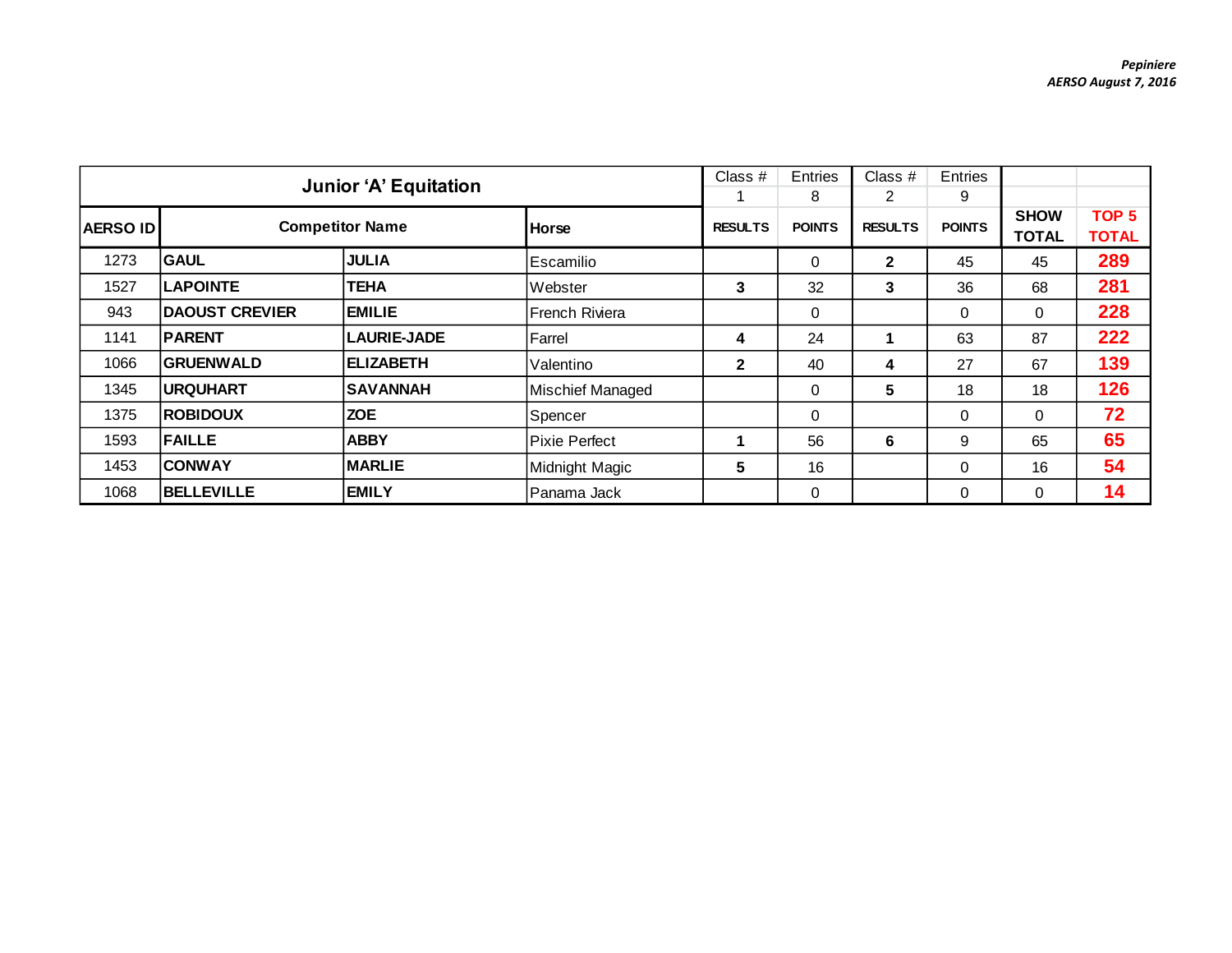|                 |                                       | <b>Pony Medal</b>      |                                 | Class #<br>32  | <b>Entries</b><br>10 |                             |                                  |
|-----------------|---------------------------------------|------------------------|---------------------------------|----------------|----------------------|-----------------------------|----------------------------------|
| <b>AERSO ID</b> |                                       | <b>Competitor Name</b> | Horse                           | <b>RESULTS</b> | <b>POINTS</b>        | <b>SHOW</b><br><b>TOTAL</b> | TOP <sub>5</sub><br><b>TOTAL</b> |
| 1557            | <b>WHELAN</b>                         | <b>MADELIN</b>         | Captain Casanova                | $\mathbf{2}$   | 50                   | 50                          | 122                              |
| 1488            | <b>LAVERY</b>                         | <b>TEGHAN</b>          | Wish Upon a Star/King of Hearts |                | 0                    | 0                           | 115                              |
| 10              | <b>LAVERY</b>                         | <b>LYNDSEY</b>         | City Limits                     | 3              | 40                   | 40                          | 108                              |
| 1294            | <b>TREMBLAY</b>                       | <b>EVE</b>             | <b>Maverick</b>                 | 1              | 70                   | 70                          | 101                              |
| 1604            | <b>SHEDRICK</b>                       | <b>SYLVANNA</b>        | Ambercrombie                    | 6              | 10                   | 10                          | 99                               |
| 1482            | <b>DOHERTY</b>                        | <b>KASSIDY</b>         | Dashing Beauty                  |                | 0                    | 0                           | 70                               |
| 1306            | <b>NICKSON</b>                        | <b>ASHLEY</b>          | Coco                            |                | 0                    | 0                           | 55                               |
| 965             | <b>ARSENAULT</b>                      | <b>SANDRINE</b>        | ICoco Chanel                    |                | 0                    | 0                           | 50                               |
| 1494            | <b>SIMARD</b>                         | <b>CLARA</b>           | A Second Glance                 | 5              | 20                   | 20                          | 20                               |
| 1462            | <b>ETHIER</b>                         | <b>MELODIE</b>         | A Second Glance                 |                | $\Omega$             | 0                           | 14                               |
| 1631            | <b>LATREILLE</b>                      | <b>ANABELLE</b>        | Moka (Need for Speed)           |                | 0                    | 0                           | 12                               |
| 1128            | <b>BEAUSOLEIL-</b><br><b>DUROCHER</b> | <b>FLORENCE</b>        | Coco Chanel                     |                | 0                    | 0                           | 6                                |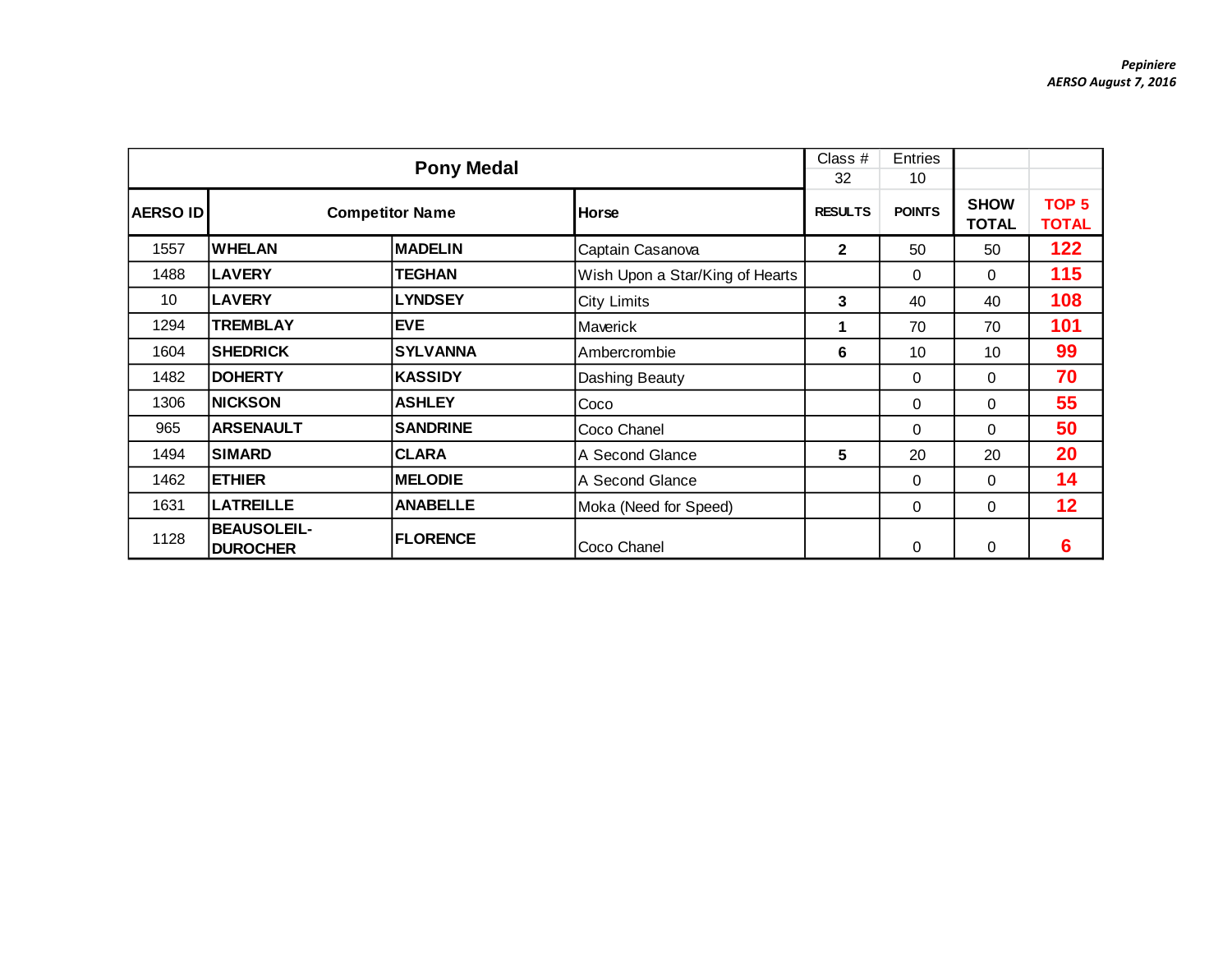|                 |                  | <b>Sandridge Medal</b> |                      | Class #<br>11  | Entries<br>8  |                             |                                  |
|-----------------|------------------|------------------------|----------------------|----------------|---------------|-----------------------------|----------------------------------|
| <b>AERSO ID</b> |                  | <b>Competitor Name</b> | <b>Horse</b>         | <b>RESULTS</b> | <b>POINTS</b> | <b>SHOW</b><br><b>TOTAL</b> | TOP <sub>5</sub><br><b>TOTAL</b> |
| 1527            | <b>LAPOINTE</b>  | <b>TEHA</b>            | Webster              | 1              | 56            | 56                          | 163                              |
| 1273            | <b>GAUL</b>      | <b>JULIA</b>           | Escamilio            |                | 0             | 0                           | 150                              |
| 1345            | <b>URQUHART</b>  | <b>SAVANNAH</b>        | Mischief Managed     |                | 0             | $\Omega$                    | 68                               |
| 939             | <b>GARCEAU</b>   | <b>CHLOE</b>           | Churchill            |                | 0             | 0                           | 67                               |
| 438             | <b>BRAZEAU</b>   | <b>MARIE EVE</b>       | Prima Donna HGF      |                | 0             | 0                           | 63                               |
| 1384            | <b>PATEL</b>     | <b>SHYANNE</b>         | Double Take          |                | 0             | 0                           | 50                               |
| 1066            | <b>GRUENWALD</b> | <b>ELIZABETH</b>       | Valentino            | $\mathbf{2}$   | 40            | 40                          | 40                               |
| 1712            | <b>GALES</b>     | <b>SARA</b>            | <b>Eternal Ruler</b> | 5              | 16            | 16                          | 36                               |
| 1361            | <b>RAMDASS</b>   | <b>AIMEE</b>           | Maestro              | 4              | 24            | 24                          | 34                               |
| 1593            | <b>FAILLE</b>    | <b>ABBY</b>            | Pixie Perfect        | 3              | 32            | 32                          | 32                               |
| 1218            | <b>FRANCE</b>    | <b>ARIANE</b>          | Calendar Girl        | 6              | 8             | 8                           | 17                               |
| 1375            | <b>ROBIDOUX</b>  | Spencer                |                      | 0              | 0             | 15                          |                                  |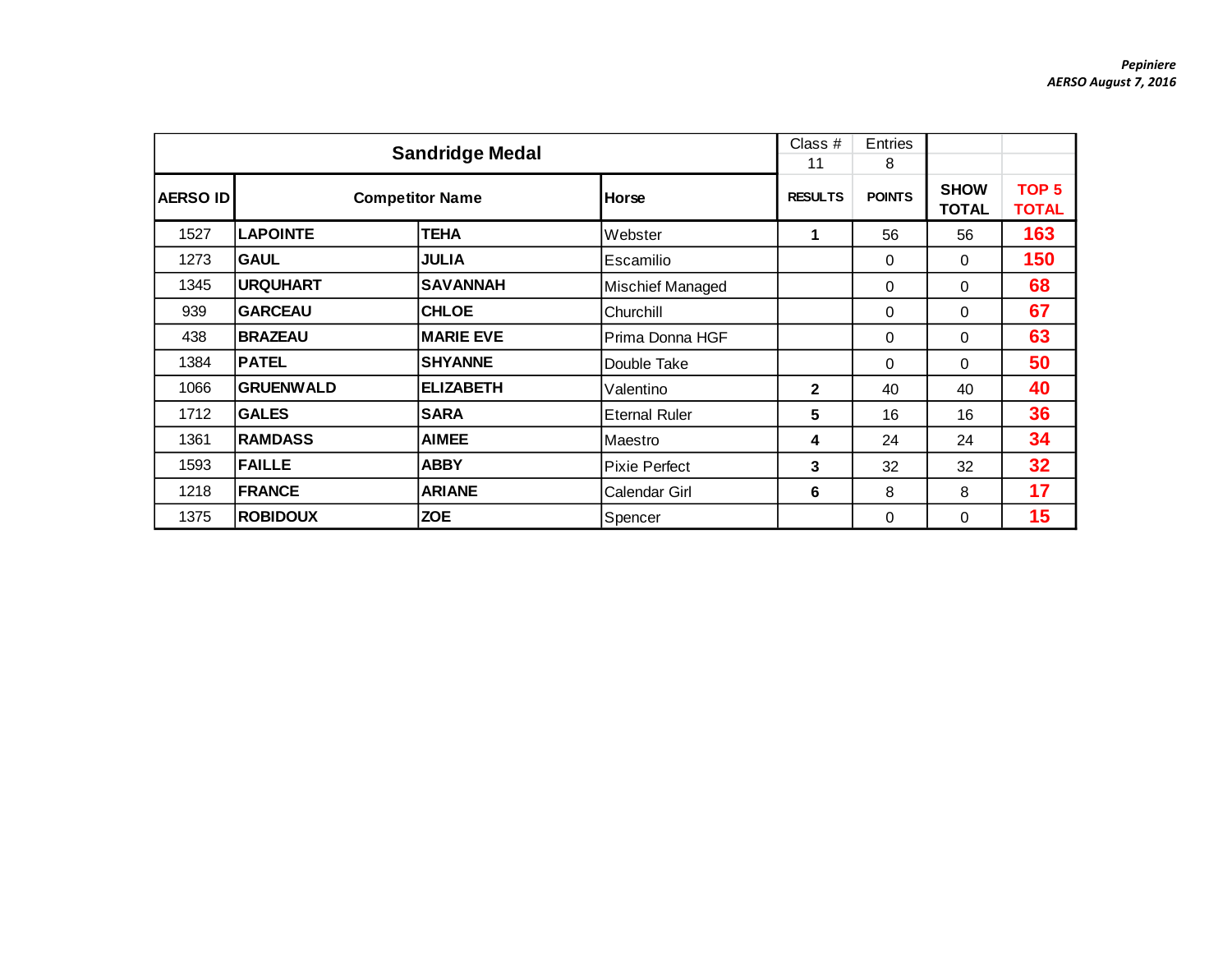|                 | <b>Amateur Equitation</b> |                        | Class $#$<br>6        | Entries<br>5   | Class #  | <b>Entries</b><br>5          |          |                             |                                  |
|-----------------|---------------------------|------------------------|-----------------------|----------------|----------|------------------------------|----------|-----------------------------|----------------------------------|
| <b>AERSO ID</b> |                           | <b>Competitor Name</b> | Horse                 | <b>RESULTS</b> |          | <b>POINTS RESULTS POINTS</b> |          | <b>SHOW</b><br><b>TOTAL</b> | TOP <sub>5</sub><br><b>TOTAL</b> |
| 349             | <b>AHO</b>                | <b>ASHLEY</b>          | <b>Taking Chances</b> | 4              | 15       | 3                            | 20       | 35                          | 175                              |
| 939             | <b>GARCEAU</b>            | <b>CHLOE</b>           | lChurchill_           |                | 35       | 4                            | 15       | 50                          | 160                              |
| 98              | <b>PASQUINI</b>           | <b>REBECCA</b>         | Rio's Radiant         | 2              | 25       | 2                            | 25       | 50                          | 153                              |
| 1712            | <b>GALES</b>              | <b>SARA</b>            | Eternal Ruler         | 5              | 10       |                              | 35       | 45                          | 82                               |
| 1621            | <b>ARNOLD</b>             | <b>KAYLA</b>           | Lunnson Poco Pine     |                | 0        |                              | 0        | $\Omega$                    | 45                               |
| 438             | <b>BRAZEAU</b>            | <b>MARIE EVE</b>       | Prima Donna HGF       |                | 0        |                              | 0        |                             | 36                               |
| 1575            | <b>LEBLANC</b>            | <b>NATHALIE</b>        | Hollywood             |                | $\Omega$ |                              | $\Omega$ |                             | 6                                |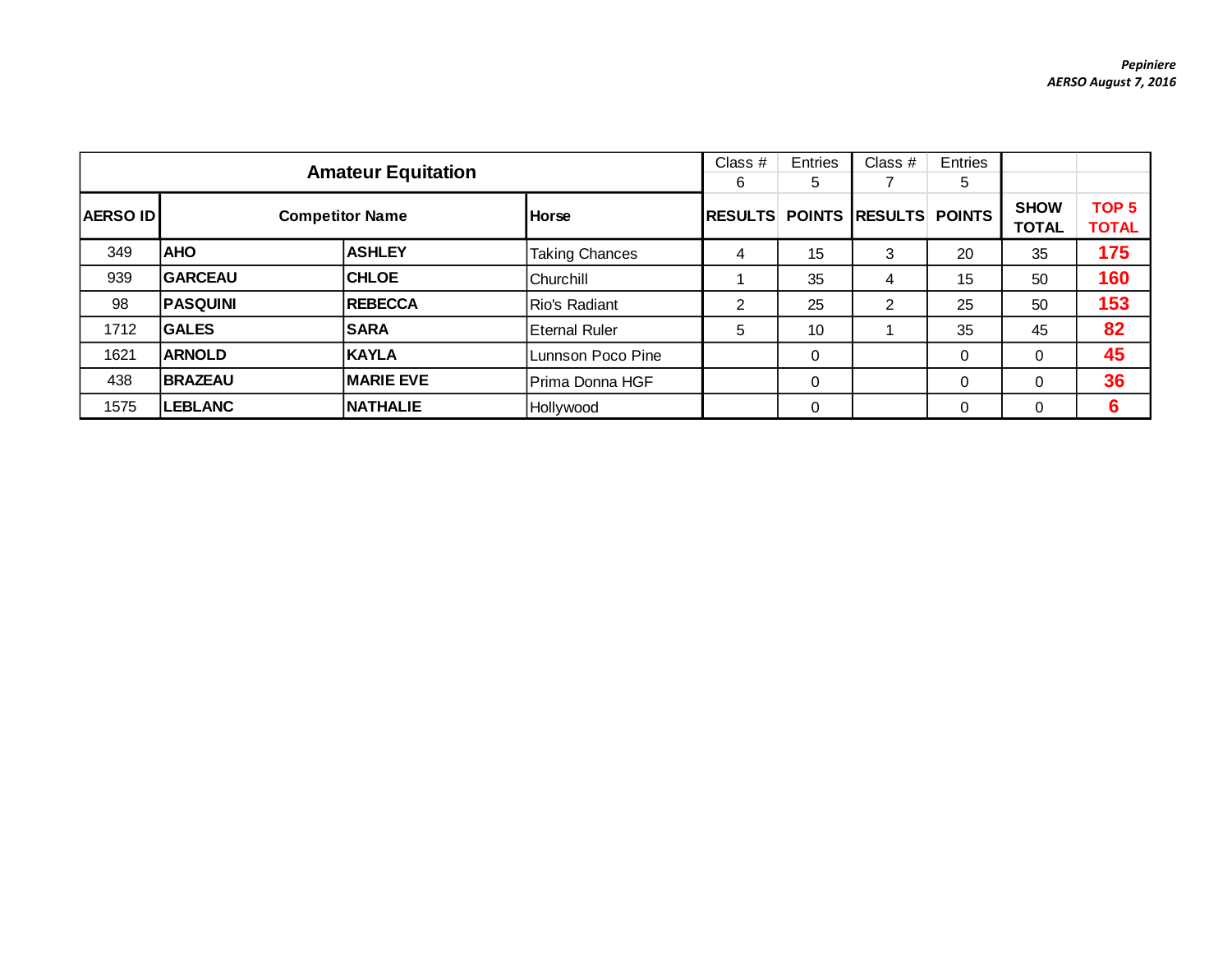|                 | <b>Modified Jr/Am Hunter 2'9"</b>      |                  |                      |                      |                    | Class $#$            | <b>Entries</b>      | Class #              | Entries            |                             |                       |
|-----------------|----------------------------------------|------------------|----------------------|----------------------|--------------------|----------------------|---------------------|----------------------|--------------------|-----------------------------|-----------------------|
| <b>AERSO ID</b> | <b>Competitor Name</b><br><b>Horse</b> |                  |                      | 12<br><b>RESULTS</b> | 5<br><b>POINTS</b> | 13<br><b>RESULTS</b> | 5.<br><b>POINTS</b> | 14<br><b>RESULTS</b> | 5<br><b>POINTS</b> | <b>SHOW</b><br><b>TOTAL</b> | TOP 5<br><b>TOTAL</b> |
| 1612            | <b>MORRIS</b>                          | <b>KYANA</b>     | Ultimo               | $\mathbf{2}$         | 25                 | $\mathbf{2}$         | 25                  | 4                    | 15                 | 65                          | 255                   |
| 1588            | <b>RUDGE</b>                           | <b>KATHERINE</b> | Eastern Rain         | 5                    | 10                 | 4                    | 15                  |                      | 35                 | 60                          | 182                   |
| 1494            | <b>GIROUX DESLARDES</b>                | <b>LAUREANNE</b> | <b>Harrison</b>      |                      | $\Omega$           |                      | $\Omega$            |                      | $\Omega$           | $\Omega$                    | 119                   |
| 1667            | <b>GENDRON</b>                         | <b>EMILIE</b>    | DareDevil            |                      | 35                 |                      | 35                  | 3                    | 20                 | 90                          | 90                    |
| 940             | <b>RUZILO</b>                          | <b>IFELICIA</b>  | Coming Attraction    |                      | $\Omega$           |                      | 0                   |                      | $\Omega$           | $\mathbf 0$                 | 70                    |
| 1241            | <b>BATTET</b>                          | <b>EMILIE</b>    | Tenacity             | 4                    | 15                 | 5                    | 10                  | 5                    | 10                 | 35                          | 69                    |
| 1415            | <b>TESSIER</b>                         | <b>JADE</b>      | <b>Flirt</b>         | 3                    | 20                 | 3                    | 20                  | $\mathbf{2}$         | 25                 | 65                          | 65                    |
| 965             | <b>ARSENAULT</b>                       | <b>SANDRINE</b>  | Lionheart            |                      | $\Omega$           |                      | 0                   |                      | $\Omega$           | 0                           | 56                    |
| 1593            | <b>FAILLE</b>                          | <b>ABBY</b>      | <b>Pixie Perfect</b> |                      | 0                  |                      | 0                   |                      | $\Omega$           | 0                           | 38                    |
| 1480            | <b>SEGUIN</b>                          | <b>SIMON</b>     | <b>Rich Girl</b>     |                      | $\Omega$           |                      | 0                   |                      | $\Omega$           | $\Omega$                    | 28                    |
| 1575            | <b>ILEBLANC</b>                        | <b>INATHALIE</b> | <b>Full Cool</b>     |                      | 0                  |                      | 0                   |                      | 0                  | 0                           | 21                    |

## **HUNTER DIVISIONS**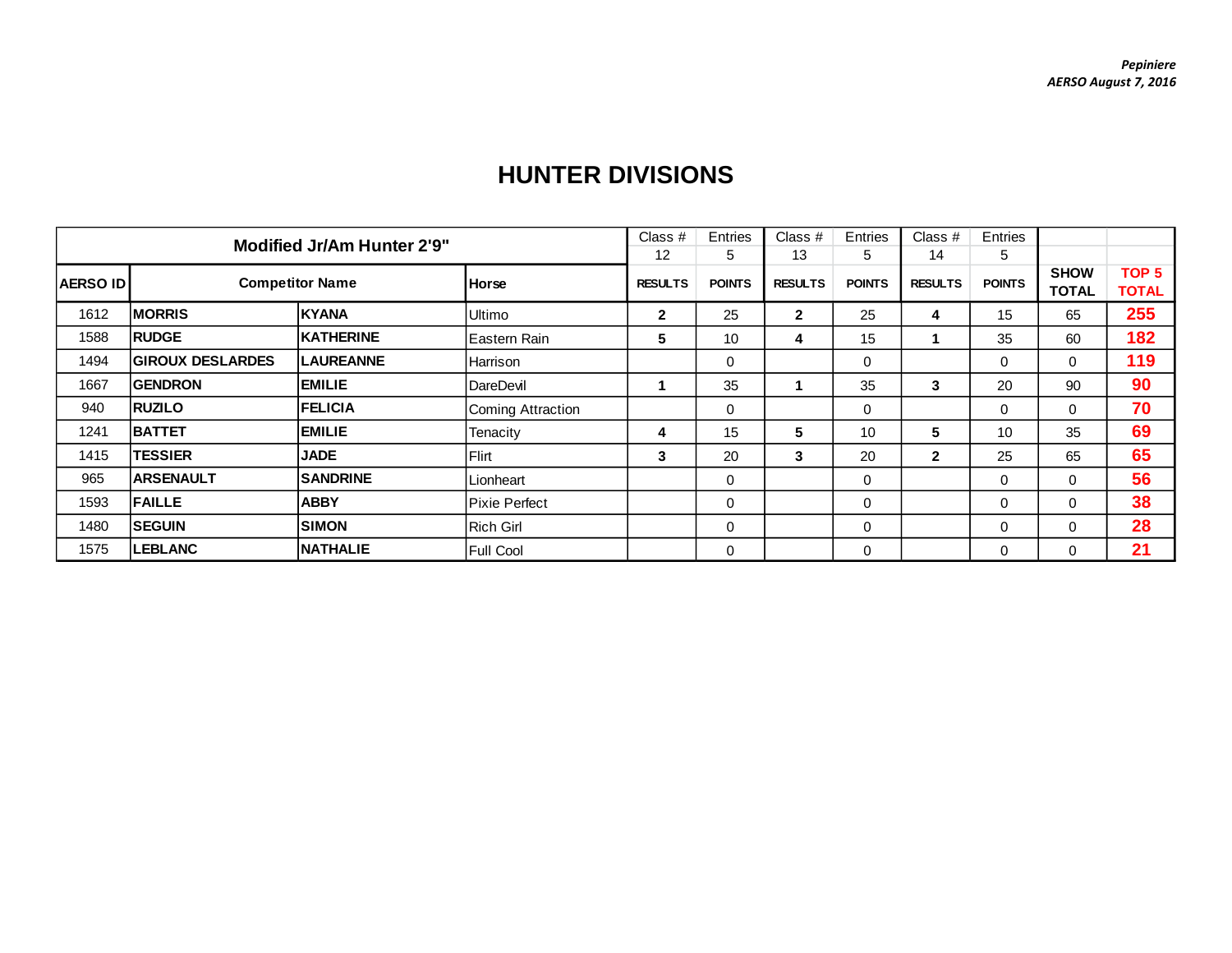|                                           |                          |                        | Class $#$             | Entries       | Class $#$      | Entries       | Class $#$      | Entries       |                             |                                  |     |
|-------------------------------------------|--------------------------|------------------------|-----------------------|---------------|----------------|---------------|----------------|---------------|-----------------------------|----------------------------------|-----|
|                                           | <b>Small Pony Hunter</b> |                        |                       | 22            | 8              | 23            | 8              | 24            | 8                           |                                  |     |
| <b>Competitor Name</b><br><b>AERSO ID</b> |                          | <b>Horse</b>           | <b>RESULTS</b>        | <b>POINTS</b> | <b>RESULTS</b> | <b>POINTS</b> | <b>RESULTS</b> | <b>POINTS</b> | <b>SHOW</b><br><b>TOTAL</b> | TOP <sub>5</sub><br><b>TOTAL</b> |     |
| 1482                                      | <b>IDOHERTY</b>          | <b>KASSIDY</b>         | Dashing Beauty        |               | 56             | 3             | 32             | 4             | 24                          | 112                              | 512 |
| 1604                                      | <b>SHEDRICK</b>          | <b>SYLVANNA</b>        | <b>Ambercrombie</b>   | 2             | 40             | 5             | 16             |               | 56                          | 112                              | 433 |
| 1691                                      | <b>BRUNET</b>            | <b>SUZIE</b>           | <b>Veto Power</b>     | 5             | 16             | 6             | 8              |               | 32                          | 56                               | 340 |
| 1580                                      | <b>THEORET</b>           | <b>ALEXANDRA</b>       | Devil Wears Prada     |               | $\Omega$       |               | 0              |               |                             |                                  | 110 |
|                                           |                          | <b>ANNE LAURENCE /</b> |                       |               |                |               |                |               |                             |                                  |     |
| 1711                                      | <b>AYLIFFE/THEORET</b>   | <b>ALEXANDRA</b>       | <b>Integrity Duke</b> | 3             | 32             |               | 0              | 6             | 8                           | 40                               | 65  |
| 1488                                      | <b>LAVERY</b>            | TEGHAN                 | Wish Upon a Star      |               | $\Omega$       |               | 0              |               |                             | 0                                | 63  |

| <b>Medium Pony Hunter</b> |                                        |                  |                       | Class $#$      | Entries       | Class $#$      | Entries       | Class $#$      | Entries       |                             |                                  |
|---------------------------|----------------------------------------|------------------|-----------------------|----------------|---------------|----------------|---------------|----------------|---------------|-----------------------------|----------------------------------|
|                           |                                        |                  |                       | 22             | 8             | 23             | 8             | 24             | 8             |                             |                                  |
| <b>AERSO IDI</b>          | <b>Competitor Name</b><br><b>Horse</b> |                  |                       | <b>RESULTS</b> | <b>POINTS</b> | <b>RESULTS</b> | <b>POINTS</b> | <b>RESULTS</b> | <b>POINTS</b> | <b>SHOW</b><br><b>TOTAL</b> | TOP <sub>5</sub><br><b>TOTAL</b> |
| 1557                      | <b>WHELAN</b>                          | <b>MADELIN</b>   | Captain Casanova      |                |               | 2              | 40            |                | 0             | 40                          | 372                              |
| 1488                      | <b>LAVERY</b>                          | <b>TEGHAN</b>    | King of Hearts        | 6              | 8             |                | 56            | 2              | 40            | 104                         | 262                              |
| 1625                      | <b>GAGNON</b>                          | <b>MARIANNE</b>  | Super Man Sunny       | 4              | 24            | 4              | 24            | 5              | 16            | 64                          | 96                               |
| 1484                      | <b>DONNER</b>                          | <b>LAUREN</b>    | Humphrey              |                |               |                | 0             |                | 0             |                             | 80                               |
| 1580                      | <b>THEORET</b>                         | <b>ALEXANDRA</b> | <b>Integrity Duke</b> |                | 0             |                | 0             |                | 0             |                             | 40                               |
| 1672                      | <b>IROMANETS</b>                       | <b>ALYSSA</b>    | Arthur                |                |               |                | 0             |                |               |                             | 21                               |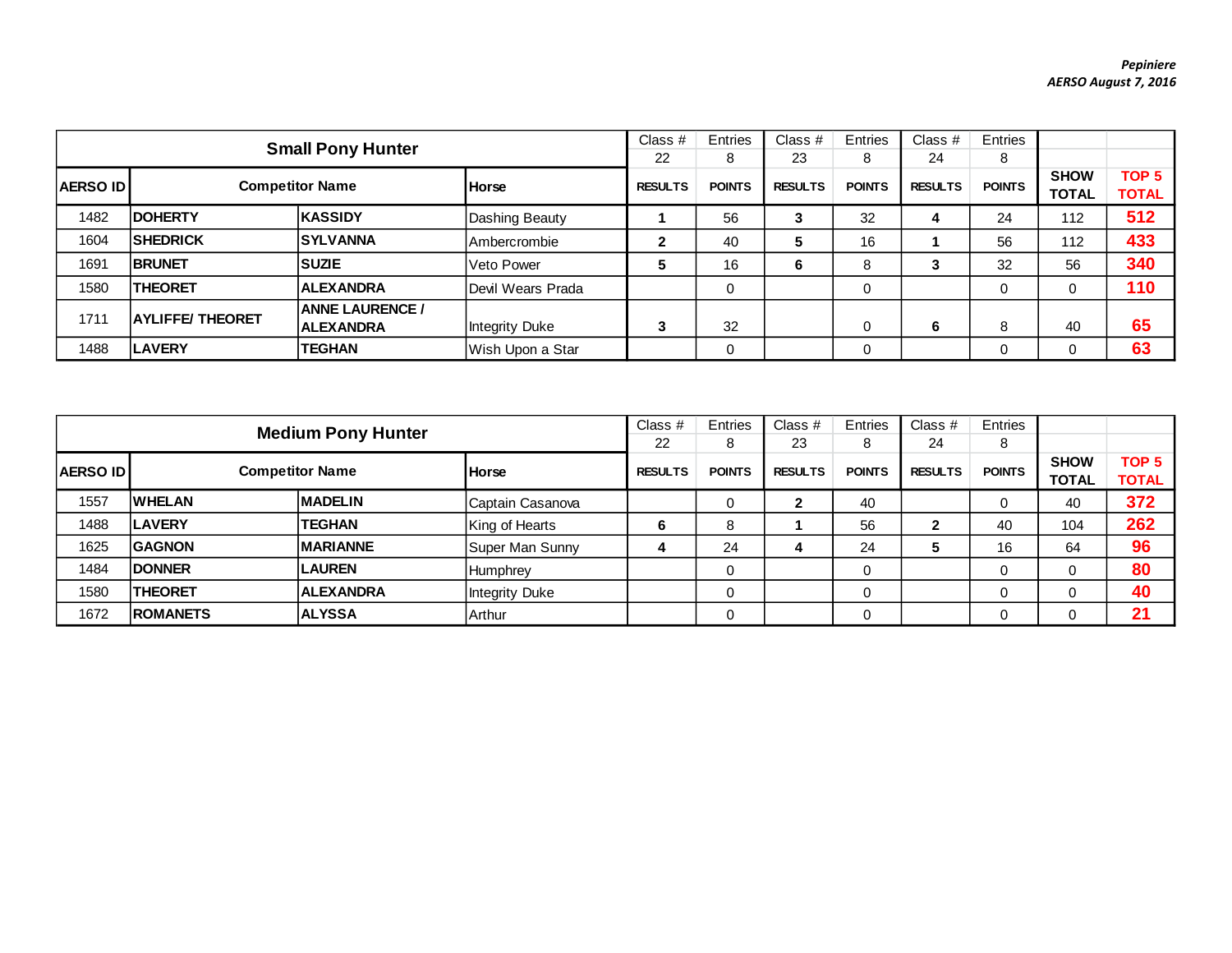| Class $#$<br><b>Large Pony Hunter</b> |                                        |                        |                             |                | Entries       | Class $#$      | Entries       | Class #        | Entries       |                             |                                  |
|---------------------------------------|----------------------------------------|------------------------|-----------------------------|----------------|---------------|----------------|---------------|----------------|---------------|-----------------------------|----------------------------------|
|                                       |                                        |                        |                             |                |               | 26             |               | 27             |               |                             |                                  |
| <b>AERSO IDI</b>                      |                                        | <b>Competitor Name</b> | <b>Horse</b>                | <b>RESULTS</b> | <b>POINTS</b> | <b>RESULTS</b> | <b>POINTS</b> | <b>RESULTS</b> | <b>POINTS</b> | <b>SHOW</b><br><b>TOTAL</b> | TOP <sub>5</sub><br><b>TOTAL</b> |
| 1594                                  | <b>SIMARD</b>                          | <b>ICLARA</b>          | IA Second Glance            |                | 49            | 2              | 35            | 2              | 35            | 119                         | 256                              |
| 1621                                  | <b>ARNOLD</b>                          | KAYLA                  | Almost Famous               | з              | 28            | Ĵ              | 28            | 3              | 28            | 84                          | 223                              |
| 1294                                  | <b>TREMBLAY</b>                        | <b>IEVE</b>            | <b>Maverick</b>             | 6              |               |                | 49            | 6              |               | 63                          | 222                              |
| 965                                   | <b>ARSENAULT</b>                       | <b>SANDRINE</b>        | Coco Chanel                 |                | 0             |                | 0             |                | 0             | 0                           | 179                              |
| 10                                    | <b>LAVERY</b>                          | <b>LYNDSEY</b>         | <b>City Limits</b>          | 5              | 14            | 6              |               | 4              | 21            | 42                          | 175                              |
| 1128                                  | <b>BEAUSOLEIL-</b><br><b>IDUROCHER</b> | <b>IFLORENCE</b>       | Imajacres Believes in Magic | 4              | 21            | 5              | 14            |                | 49            | 84                          | 120                              |
| 1608                                  | <b>BERGERON</b>                        | <b>JEANNE</b>          | Tango Nuevo                 |                | 0             |                | 0             |                |               | 0                           | 48                               |

| <b>Baby Green Hunter</b>                   |                     |                   |                          | Class $#$     | Entries        | Class $#$     | Entries        | Class $#$     | Entries                     |                                  |     |
|--------------------------------------------|---------------------|-------------------|--------------------------|---------------|----------------|---------------|----------------|---------------|-----------------------------|----------------------------------|-----|
|                                            |                     |                   |                          |               | ົ              | 19            | າ              | 20            | 2                           |                                  |     |
| <b>Competitor Name</b><br><b>AERSO IDI</b> |                     | <b>I</b> Horse    | <b>RESULTS</b>           | <b>POINTS</b> | <b>RESULTS</b> | <b>POINTS</b> | <b>RESULTS</b> | <b>POINTS</b> | <b>SHOW</b><br><b>TOTAL</b> | TOP <sub>5</sub><br><b>TOTAL</b> |     |
| 1668                                       | <b>GALLANT</b>      | <b>LAURENCE</b>   | Anime                    |               |                |               | 0              |               | 0                           |                                  | 136 |
| 1410                                       | <b>IDESMARCHAIS</b> | <b>KELLY-ANNE</b> | <b>Obviously Diamond</b> |               |                |               | 0              |               | 0                           |                                  | 102 |
| 1686                                       | <b>IMONTREUIL</b>   | <b>STEPHANIE</b>  | Donovan                  |               |                |               | 0              |               | 0                           |                                  | 66  |
| 1571                                       | <b>WEISS</b>        | <b>IMELISSA</b>   | Aristocrat               |               |                |               | 0              |               | 0                           |                                  | 48  |
| 1704                                       | <b>VIAU</b>         | <b>EMILIE</b>     | <b>Black Beauty</b>      |               |                |               | 0              |               | 0                           |                                  | 38  |
| 1184                                       | <b>RIDDELL</b>      | <b>AMANDA</b>     | Devilwood                |               | 14             | ົ             | 10             |               | 14                          | 38                               | 38  |